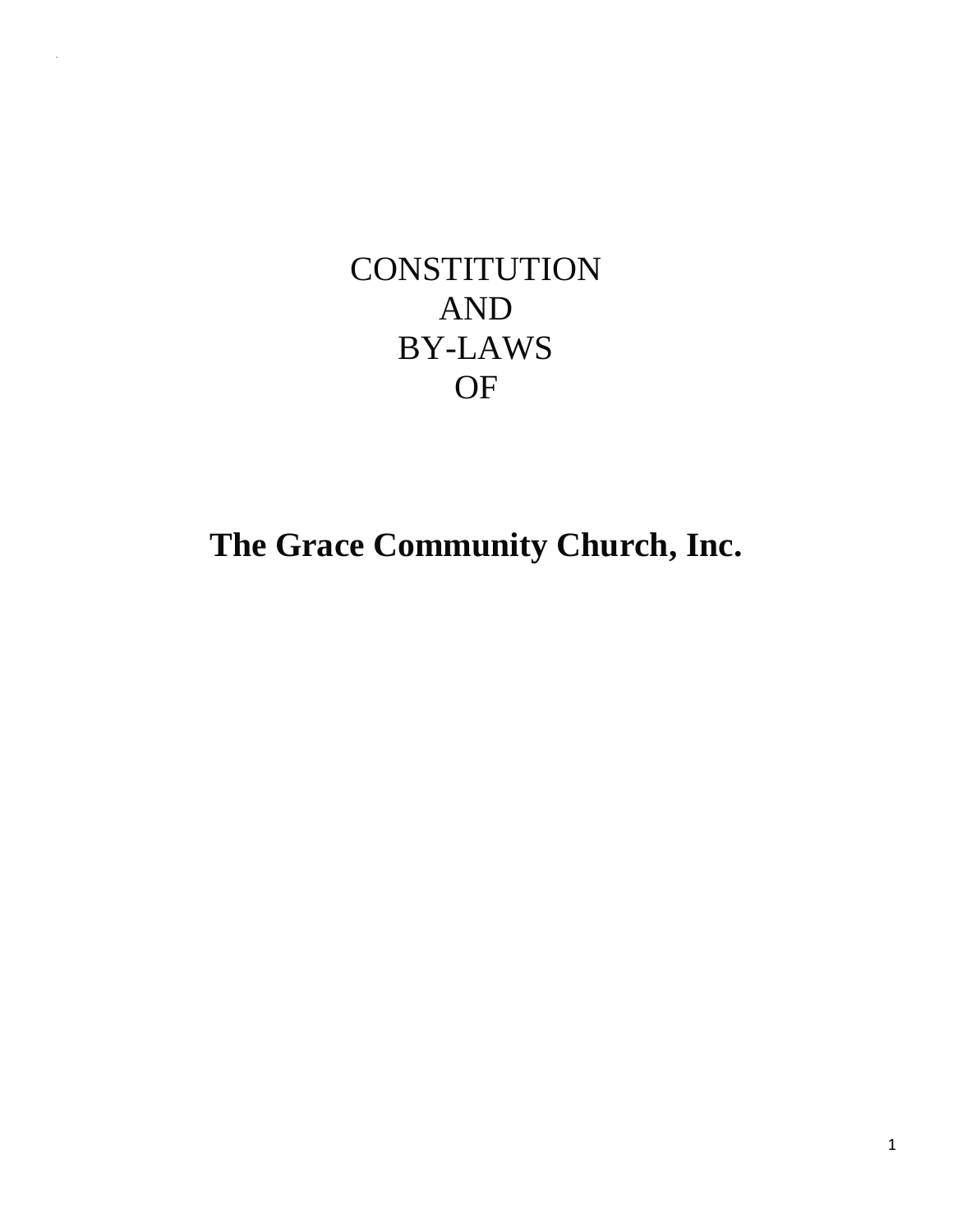## **CONSTITUTION OF The Grace Community Church, Inc.**

#### I. Name

The name of this church shall be The Grace Community Church, Inc. It shall be referred to from here on out as Grace Community Church or GCC.

#### II. Purpose

The purpose of Grace Community Church is:

To worship and serve God and to fulfill the Great Commission of Jesus Christ as set forth in Matthew 28:18-20; "Then Jesus came to them and said, 'All authority in heaven and on earth has been given to Me. Therefore go and make disciples of all nations, baptizing them in the name of the Father and of the Son and of the Holy Spirit, and teaching them to obey everything I have commanded you. And surely I am with you always, even to the very end of the age."

#### III. **Articles of Faith**

1. We believe the Holy Bible is the inspired Word of God, without any error, the all-sufficient authority in matters of faith, doctrine, and Christian living. (2 Timothy 3:16)

2. We believe in one God, eternally existing in three Persons: the Father, the Son, and the Holy Spirit. (Matthew 28:19; Luke 4:18; Luke 24:49; John '14-16; 2 Corinthians 13:14)

3. We believe in the Virgin Birth of Jesus Christ, and that He is the true God and man. He died on the cross for our sins. He rose bodily from the dead, ascended into heaven where He sits at the right hand of the Father and is now our High Priest and Advocate. {Matthew 1:23; Luke 2:8-12; John 1:14; 1 Corinthians 15:3-4; Romans 8:34; 1 John 2: 1-2)

4. We believe that man was created in the image of God but fell into sin and therefore lost. Only through regeneration by the work of the Holy Spirit can man's salvation and spiritual life be obtained. (Genesis 1:26; Titus 3:4-6)

5. We believe that eternal salvation is the free gift of God, entirely apart from man's works, and is possessed by any and all who have faith, repent, confess, be baptized into water and receive Jesus Christ as their personal Lord and Savior. (Acts 2: 38, Mark 16: 16, John 3:16; Romans 6:23; Ephesians 2:8-9)

6. We believe in a regenerated church membership: that is, persons old enough to understand their need for Jesus Christ and, of their own free will, accepted Him through the plan of salvation as their personal Lord and Savior. (Acts 2:40-47)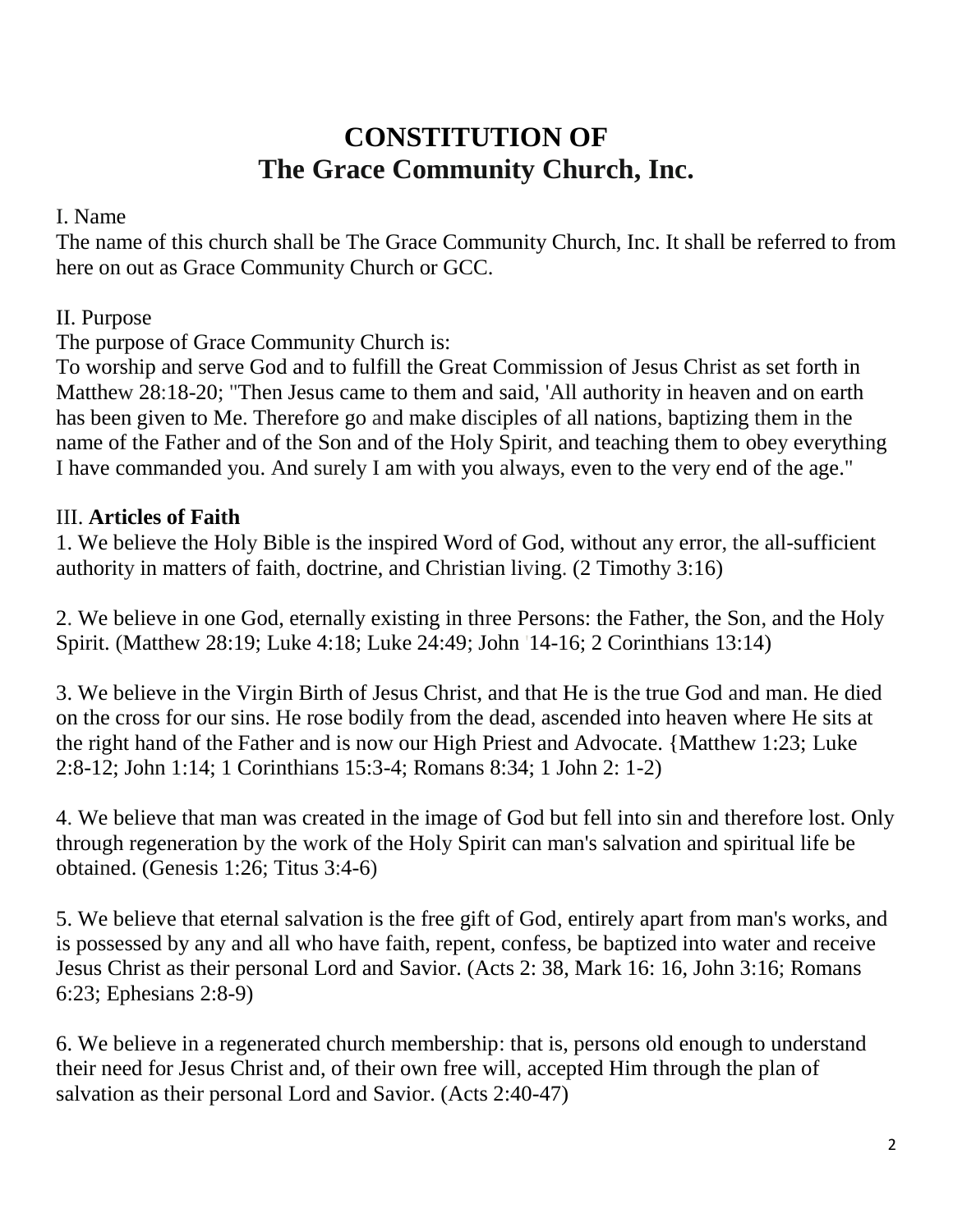7. We believe that baptism is by immersion and the Lord's Supper is a memorial to His suffering and death on the cross. These are ordinances to be observed by the church in its present age. (Luke 3:21-22; 22: 19-20; Acts 16:30-31)

8. We believe in the personal, bodily, imminent, and glorious return of the Lord Jesus Christ and that His Second Coming inspires believers for dynamic and zealous life and service for Him while waiting for His return. (John 14:3; 14:28; Acts 1:11; 2 Thessalonians 2; Hebrews 9:28)

9. We believe in the bodily resurrection of the dead, the everlasting blessedness of the saved in heaven, and the everlasting punishment and separation from God of the unsaved in hell. (Matthew 25:31-46; Revelation 21:7-8)

10. We believe in the autonomy of the local church. The church shall manage its own affairs and shall not be subject to any other religious body or organization. (Matthew 16:18-19; Ephesians 5:23; Colossians 1:18)

11. We believe that the term "marriage" has only one meaning and that is marriage sanctioned by God which joins one man and one woman in a single, exclusive union, as delineated in Scripture. We believe that God intends sexual intimacy to only occur between a man and a woman who are married to each other. We believe that God has commanded that no intimate sexual activity be engaged in outside of marriage between a man and a woman. (Genesis 2: 15- 25; Matthew 19:4-6; Mark 10:6-12; Hebrews 13:4)

12. We believe that because salvation is of the Lord, those who have received salvation are to live for God's glory. In order for us to glorify and enjoy God we must live under His liberating authority. Such a conviction impacts how we view human life as uniquely created in God's image and how we pursue our calling to protect human life from beginning to end. We believe that life begins at the moment of conception. (Psalms 139:13-16)

#### IV. Government

The government of Grace Community Church is vested in its members. The membership retains unto itself the right of exclusive self-government in all phases of its life and organization. It recognizes the needs for mutual counsel and cooperation, which are common in the Bible and job descriptions of t its ministers and/or employees.

#### **V. Amendment**

This Constitution may be amended provided the proposed amendment shall have been presented in writing at a regular church family meeting and then circulated to the membership. Amendments to this Constitution shall be three fourths votes of members of the church who are qualified to vote and are present in the family meeting with a quorum to discuss and vote for this matter.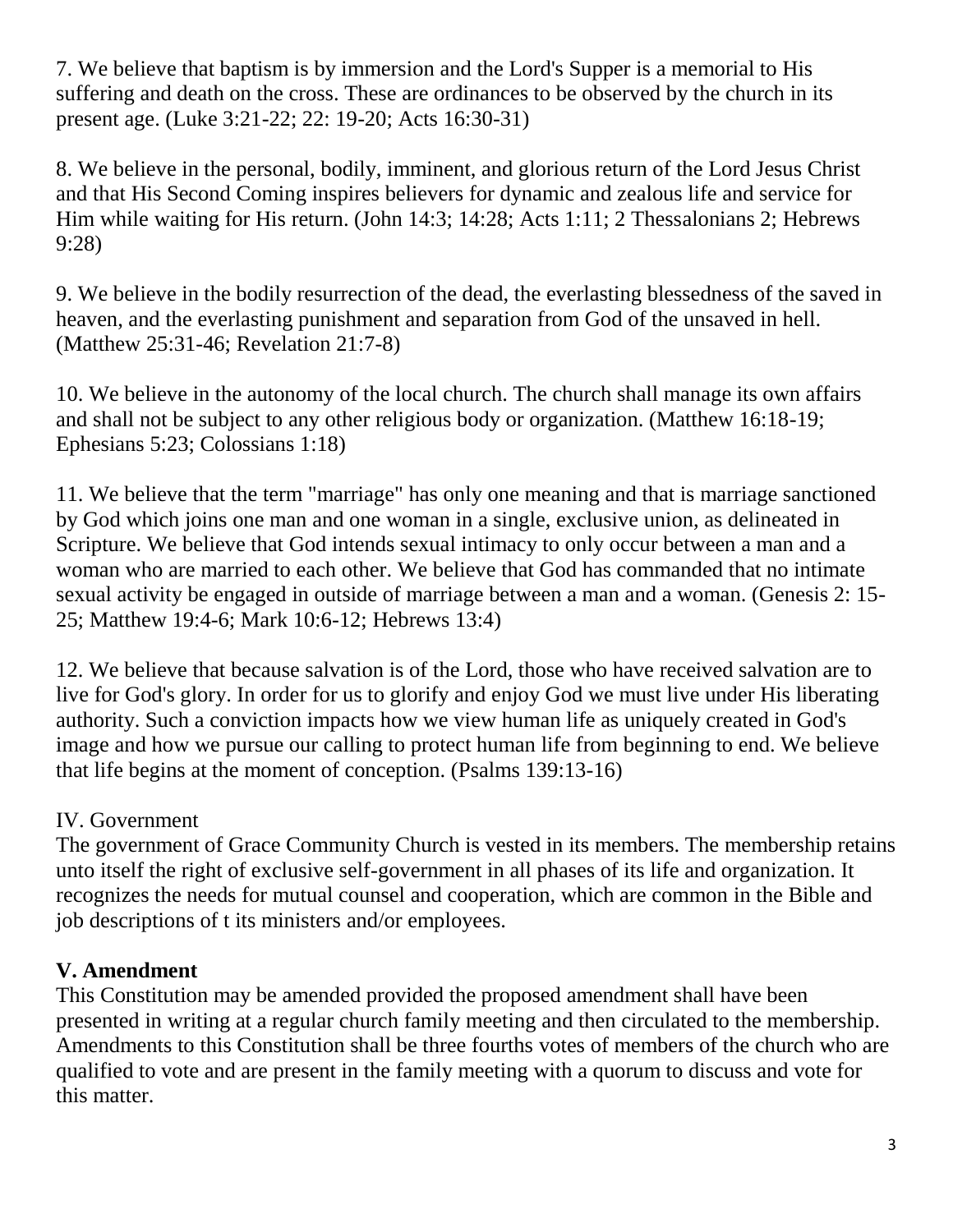#### **BY-LAWS OF Grace Community Church**

#### **I. Church Membership**

A. Qualifications:

Membership of Grace Community Church shall consist of people who have made a profession of their faith in Jesus Christ as Lord and Savior, and who, having been scripturally baptized by immersion, and are in agreement with the Articles of Faith, and Covenant of the church.

B. Reception:

Membership in the church may be attained in one of the following manners:

1. By scriptural baptism by immersion after profession of faith in Jesus Christ as personal Lord and Savior.

2. By statement of faith of their prior experience of conversion and scriptural baptism by immersion in another evangelical church of like faith and practice.

3. By restoration to the church membership after having been removed.

#### C. Orientation of New Members:

Candidates for membership and new members must learn and understand the privileges and responsibilities of members to God and to the church.

1. Members in good standing shall have the right to a voice and vote in all church transactions and shall have the right and privileges to full participation in the life and work of the church. 2. It shall be the duty of church members to uphold the Articles of Faith, Constitution and Bylaws, and Covenant of the Church.

D. Active Members:

1. Any member of this church shall be considered active who supports their church through their regular attendance, contributions (offerings), participation, and cooperation.

2. Every active member of this church is entitled to vote on all transactions and issues brought up at Church family meetings provided the member is present.

3. Every active member of this church is eligible for consideration by the membership as candidates for the elective offices in the church.

4. Every active member may participate in the ordinances of the church as administered by the church.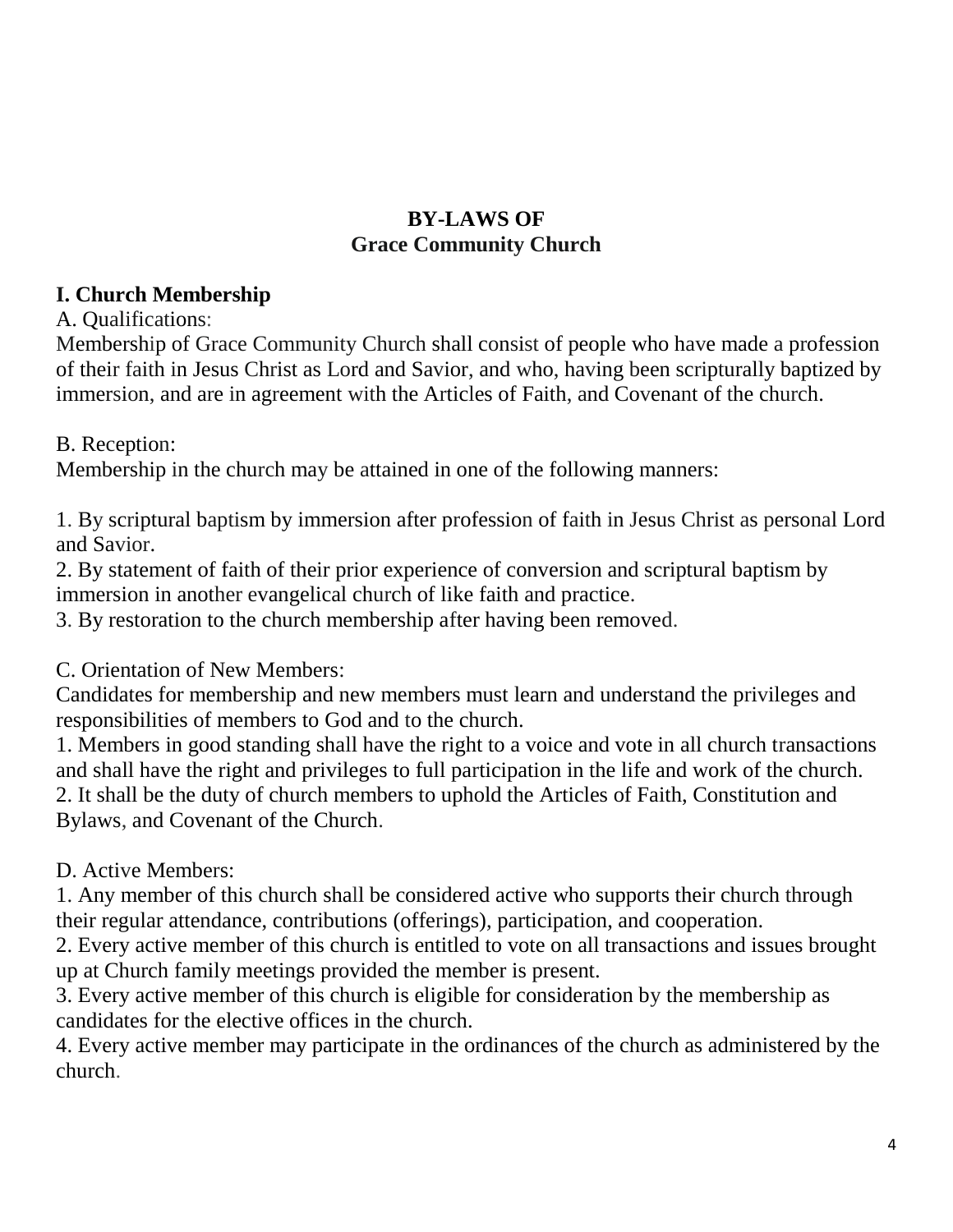5. Every active member shall have access to the principle records of this church including the minutes of its governing body and the principle financial reports, but shall not have access to the individual financial donor records of others.

E. Inactive Members:

The board will no less than every three years review the membership rolls of the church. For those persons who, without good cause, have not participated in the life of the church in the past year, the pastor will seek to make personal contact, and determine the reasons for inactivity, and encourage them in their relationship with the church. In the event the inactive members cannot be contacted, or the persons indicate a desire to no longer be a member the board shall remove them from membership.

Persons who have been removed from membership:

- 1. Be entitled to vote on any matter before the church.
- 2. Be considered by the membership to be a candidate for any elective office.
- 3. Have access to any principle records or financial records.

F. Church Discipline:

1. Should any unhappy difference arise among members, the aggrieved member shall follow in a tender spirit, the rules given by our Lord in Matthew 18:15-17.

G. Termination:

Membership in this church can be terminated when a member:

1. Goes home to be with the Lord in heaven.

2. Is dismissed by a majority vote of the board due to reasons and circumstances provided in the church discipline.

### **II. Church Officers**

All church officers must be active members of Grace Community Church for at least one year, excluding paid staff

### **III. Church Meetings**

A. Worship Services:

The church shall meet regularly each Sunday morning for the worship of God, for preaching, instruction, evangelism, and on Wednesday, or another night designated for prayer and Bible study. These meetings will be open for the entire membership of the church and for all people, and shall be conducted under the direction of the pastor, or designated church member in the absence of the pastor.

### B. Quorum:

A quorum of the church members in family meetings shall be the members present at the meeting.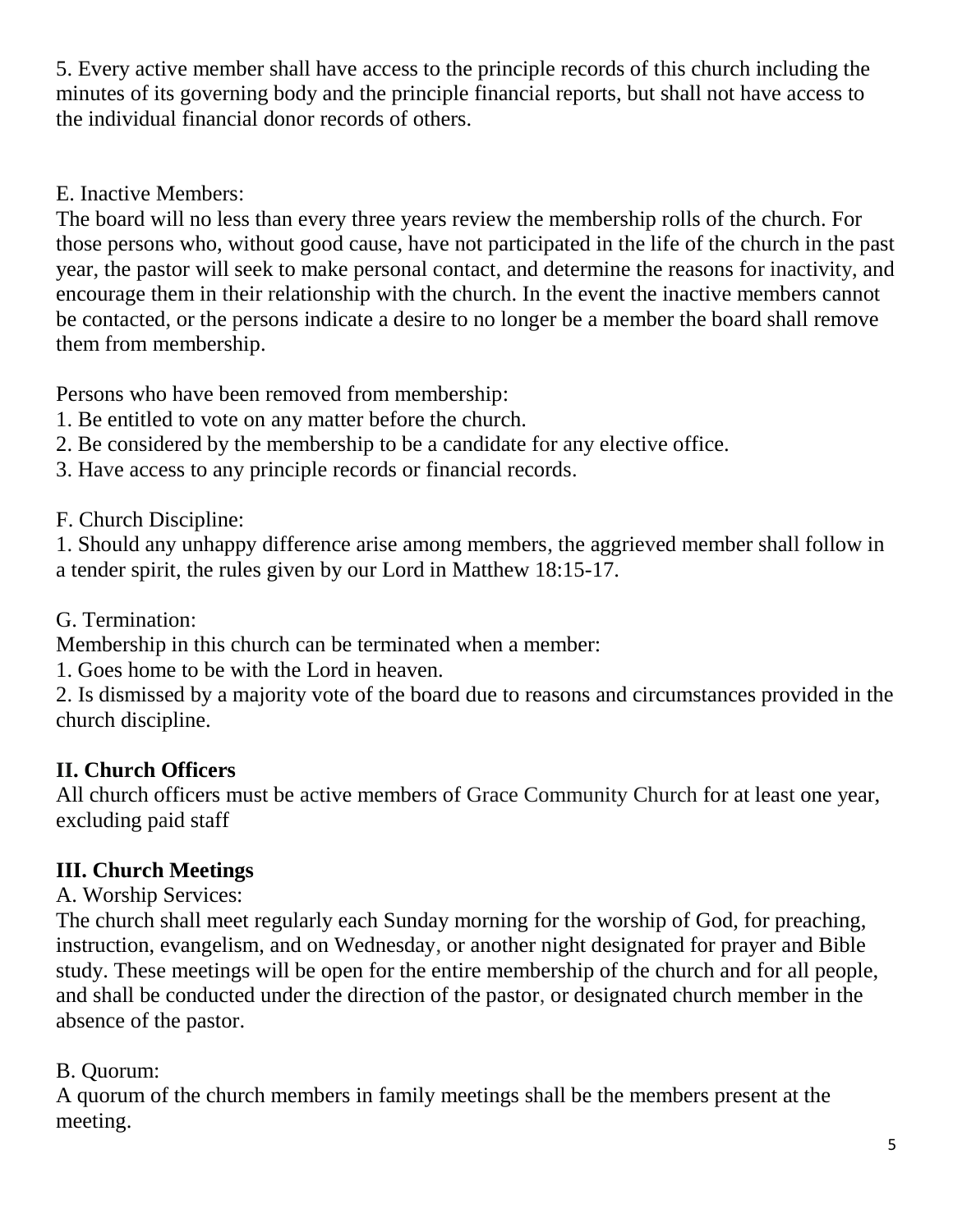All family meetings will be opened and closed with prayer.

C. Majority Vote:

Unless otherwise stated, a 3/4 (75%) majority vote of active members present shall be required to pass a motion or recommendation brought before the church body.

D. Parliamentary Rules:

"Roberts Rules of Order" is the authority for parliamentary rules of procedure for all family meetings of the church.

### IV. **Ordinances**

We believe, according to God's Word, that Jesus Christ commanded the observance of two ordinances before He ascended unto His Father in Heaven; Baptism (Matthew 28: 19) and the Lord's Supper (1 Corinthians 11:23-30).

A. Baptism: We believe that all people of the age of accountability are to follow the Biblical example of Jesus' baptism (Matthew 3: 13-17). We believe that He was immersed; therefore we are to be immersed after His example. We believe that every people of the age of accountability on up should follow the Lord in Scriptural baptism. This ordinance openly signifies that the believer in Christ is crucified with Christ and buried with Him, being dead to sin and resurrected with Him by the power of God to newness of life through Him (Acts 2:38-41).

1. Baptism shall be immersion in water.

2. Baptism shall be administered by any Christian member but with the knowledge of the Pastor.

3. Baptism shall be administered as an act of worship during any worship service or in a private setting where two or more are gathered.

### B. The Lord's Supper:

The Lord's Supper is a symbolic act of obedience whereby members of the church and other believers, through partaking of the bread and fruit of the vine, commemorate the death of Jesus Christ and anticipate His Second Coming (1 Corinthians 11:23-26, Luke 22: *19, 20).* Each believer should examine his heart first, for the unworthy partaking of the Lord's Supper brings judgment upon himself (1 Corinthians 11:27-29).

1. The Lord's Supper shall be observed at the pleasure of the church.

2. Other Christians shall assist the pastor in the administration of the Lord's Supper.

### **V. Avoidance of Illegal Action**

-

No action of the church will be construed as authorizing its ministry groups or related entities to take any action that may be contrary to the law, unless such laws are contrary to the church's statement of faith. Specifically, the church will not solemnize any same-sex marriage or allow any church property or facilities to be used for the purpose of solemnizing or celebrating any same-sex marriage.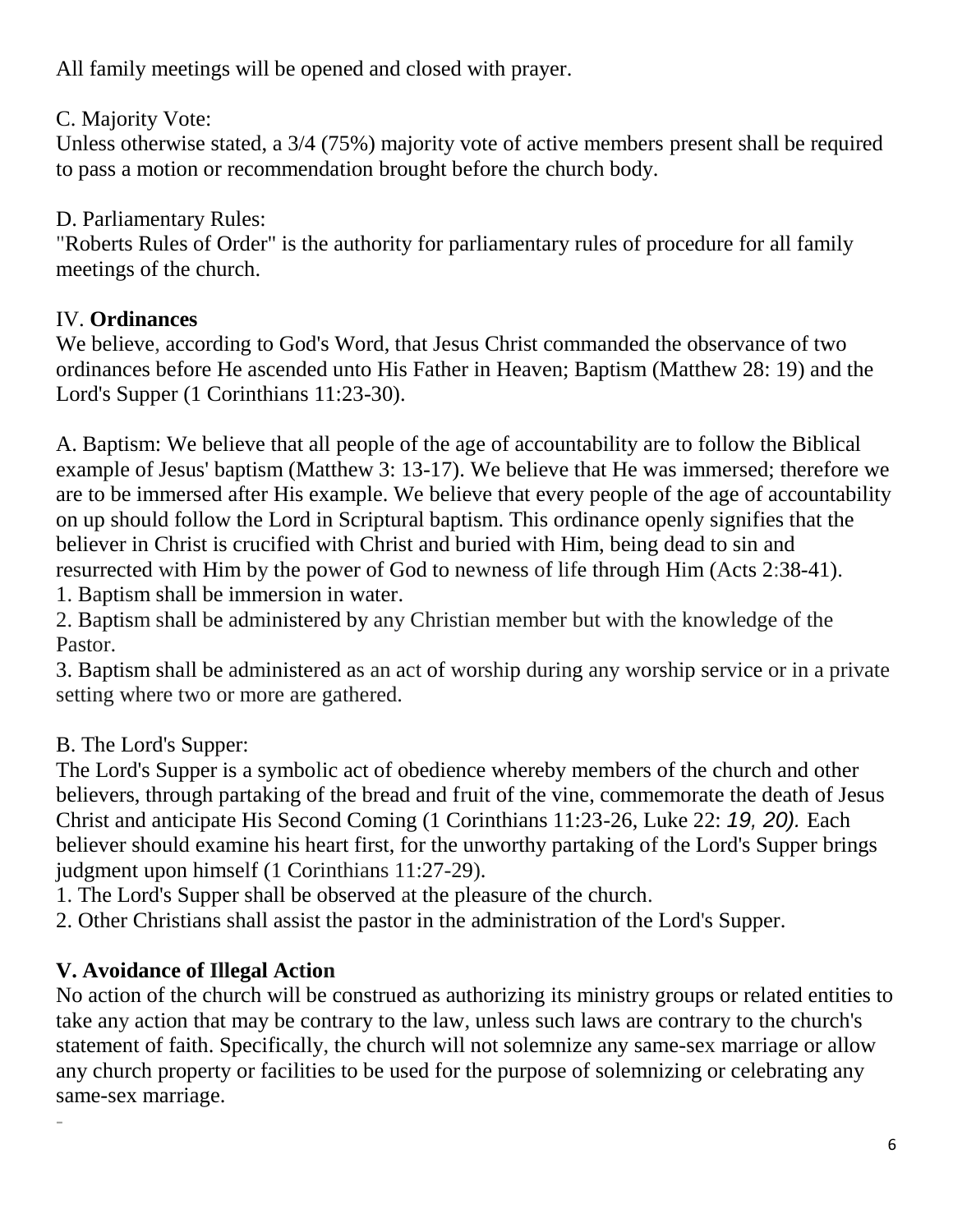#### **VI. Amendment**

These Bylaws may be amended provided the proposed amendment shall have been presented in writing at a regular family meeting and then circulated to the membership. Amendments to these Bylaws shall be three-quarters/ (75%) majority vote of members of the church who are qualified to vote and are present in the board meeting with a quorum to discuss and vote for this matter. At least one Family Meeting a year.

### **Extending Bylaws of GCC**

### **Article I – NAME AND PURPOSE**

Section 1 – Name: The name of the organization shall be The Grace Community Church, Inc. It shall be a nonprofit, nondenominational, independent, organization incorporated under laws of the State of Vermont.

Section 2 – Purpose: The Grace Community Church, Inc. is organized exclusively as a nonprofit charitable religious group.

This Purpose of this Corporation is:

To acquire and maintain the current use of the church located at 300 Gale Street, Canaan, VT and its properties for religious purposes to provide a religious presence in the community. The Corporation may only engage in activities permitted to be performed by an organization that is exempt from taxation under section 501(c) 3 of the Internal Revenue Code of 1986, as amended. No part of the principal or net earnings of the Corporation shall inure to the benefit of any director, officer, agent or employee of the Corporation except as reasonable compensation for services.

### **Article II – BOARD OF DIRECTORS**

Section 1 – Board role, size, and compensation: The board is responsible for overall policy and direction of the Corporation, and has authority to delegate responsibilities for operation or otherwise to agents, staff, volunteers and committees. The board may have up to 9, but not fewer than 5 members. The board will receive no compensation other than reimbursement of reasonable expenses.

Section 2 – Terms: All board members shall serve as follows: Executive Board 3 years and Board members 2 years unless the terms or rotation and or dismissal happens the voted on member will serve the rest of the term and be voted in after the previous term is up.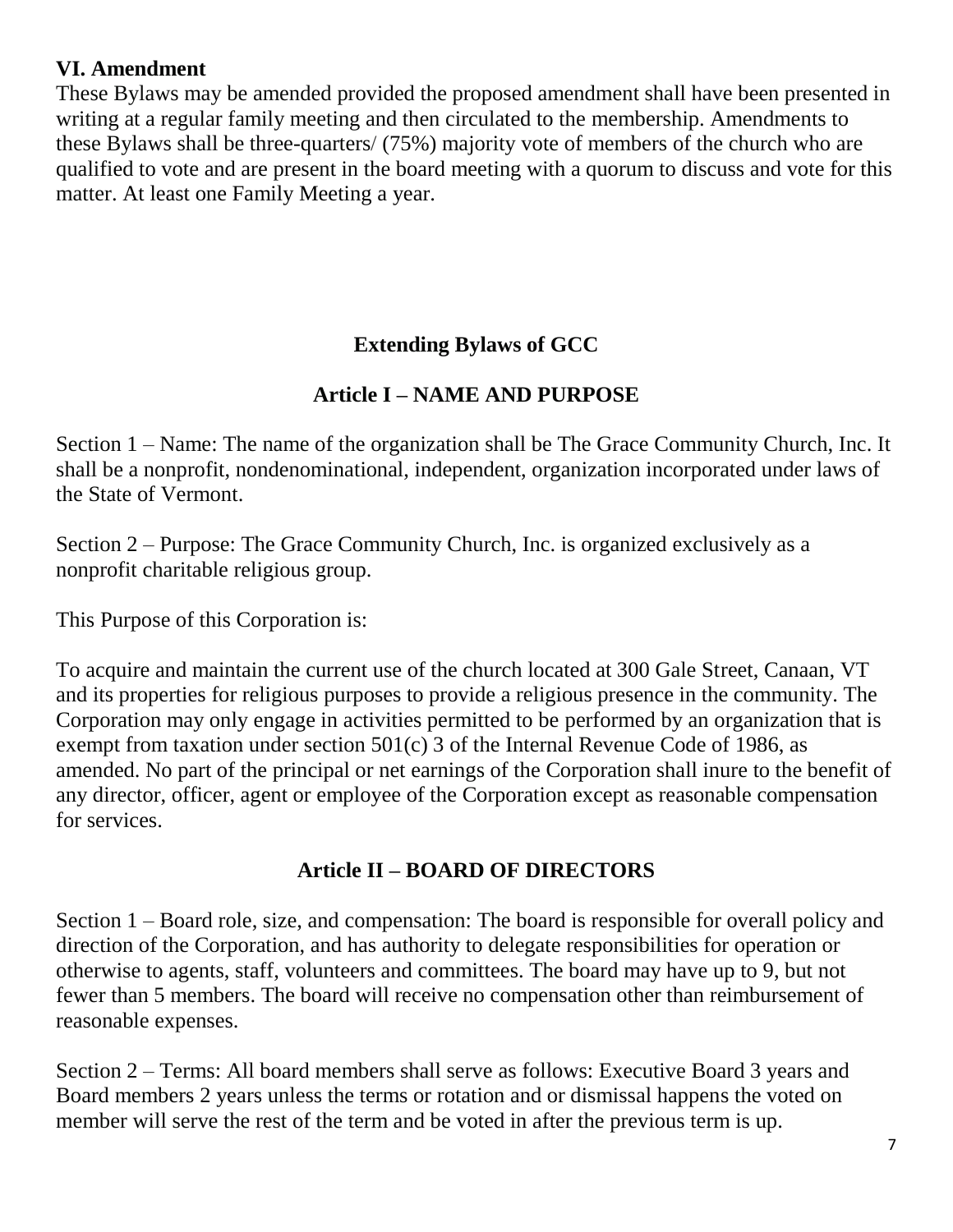Board members shall be eligible for re-election for up to five consecutive terms. Successive annual terms for all Directors shall be calendar years.

Section 3 – Meetings and notice: The board shall meet at least quarterly but suggested monthly, at agreed upon time and place. An official board meeting requires that each board member have written or electronic notice at least five days in advance, unless notice waived in writing by all directors.

Section 4 – Board Elections: During the last quarter of each fiscal year of the corporation, the Board of Directors shall elect Directors to replace those who terms will expire at the end of the fiscal year. This election shall take place during a regular meeting of the Directors, called in accordance with the provisions of these bylaws. New Directors may be elected at any regular meeting to replace vacancies on the board, when the number of Directors is less than nine or someone has resigned from the maximum number of nine but no less than five. Directors filling vacancies will assume the term of the Director being replaced unless otherwise specified by the Directors within five days of such occurrence if there are less than five Directors.

Section 5 – Election procedures: New Directors shall be nominated by a majority of Directors present at such a meeting, provided there is a quorum present. Directors so nominated shall be presented to the Church general membership for approval by a majority vote at a Church Family Meeting. Elected directors shall serve a term beginning on the first day of vacancy for the Director position they have been elected to fill.

Section 6 – Quorum and Voting: A quorum shall be established when a simple majority of the members are present. If a quorum is not present, no formal action may be taken except to adjourn the meeting to a subsequent date. With a quorum, passage of any motion requires a simple majority of the members present.

Section 7 – Officers and Duties: There shall be four officers of the board, consisting of a President, Vice-President, Secretary, and Treasurer all together forming the Executive Committee. Their duties are as follows:

The President shall convene regular scheduled board meetings, shall preside or arrange for other members of the Executive Committee to preside at each meeting in the following order: Vice-President, Secretary, and Treasurer. The spokesperson for the Corporation will be the President, unless otherwise determined by the board. The President shall have signature power along with the Treasurer over the account of the Corporation. The President shall direct, and be responsible to the board for, the accomplishment of the Corporation's Purpose.

The Vice-President shall prepare to succeed the President and assist the President as designated by the President or the board.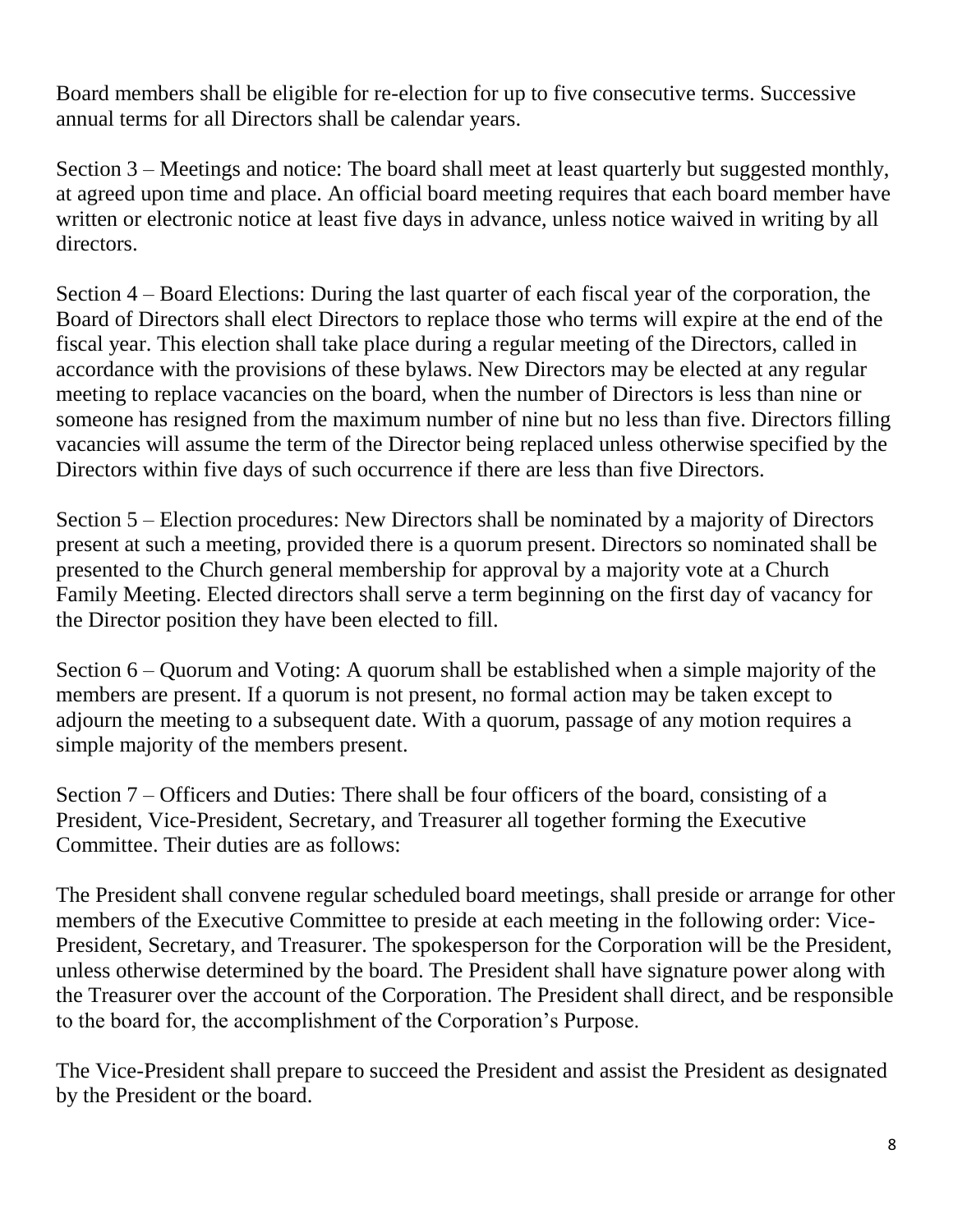The Secretary shall be responsible for keeping records of board actions, including overseeing the taking of minutes at all board meetings, sending out meeting announcements, distributing copies of minutes and the agenda to each board member, and assuring that required corporate filings are made and corporate records are maintained.

The Treasurer shall make a report of income, expense, assets, and liabilities at each board meeting. The Treasurer shall control the accounts of the Corporation and have signature authority with the President and /or Vice President over such accounts. The Treasurer shall assist in the preparation and review of all budgets through the board's directions and inquires and shall make financial information available to board members and to church members at the request of the board or annual meetings. The fiscal year shall be the calendar year. Monthly reports are required to be submitted to the board showing income, expenditures, and pending transactions, as well as end of year assets and liabilities. The financial records of the organization are public information and shall be available to board members and to the public at the request of the board. The full board will help determine wage rates for all employees.

Section 8 – Resignation, termination, and absences: Resignation from the board must be in writing and received by a member of the board. A board member shall be terminated from the board due to excess (6 monthly meetings in a year) absences or for other reasons by threefourths vote of remaining directors based on but not excluded to the constitution of GCC.

Section 9 – Special Meetings: Special meetings of the board shall be called upon the request of the President, or one-third of the board. Notices of special meetings shall be sent out by the Secretary to each board member at least five days in advance. Special meetings without notice can be held or action by the board can be taken with written consent of all members of the board.

### **Article III – COMMITTEES**

Section 1 – Committee formation: The board may create committees as needed, such as fundraising, program services, public relation, data collection, ministry opportunities, etc. The President shall appoint and remove all committee chairs.

Section 2 – Executive Committees: the four officers serve as the members of the Executive Committee and the President shall be the chair. Except for the power to amend the articles of incorporation, constitution, and bylaws, the Executive Committee shall have all the powers and authority of the board of directors in the intervals between meetings of the board of directors, and is subject to the directions and control of the full board.

### **Article IV – EXECUTIVE DIRECTORS AND STAFF**

Section 1 – Executive Directors: The Executive Directors are individually hired or removed by the board. An Executive Director must be a member of the Board of Directors and fall under the